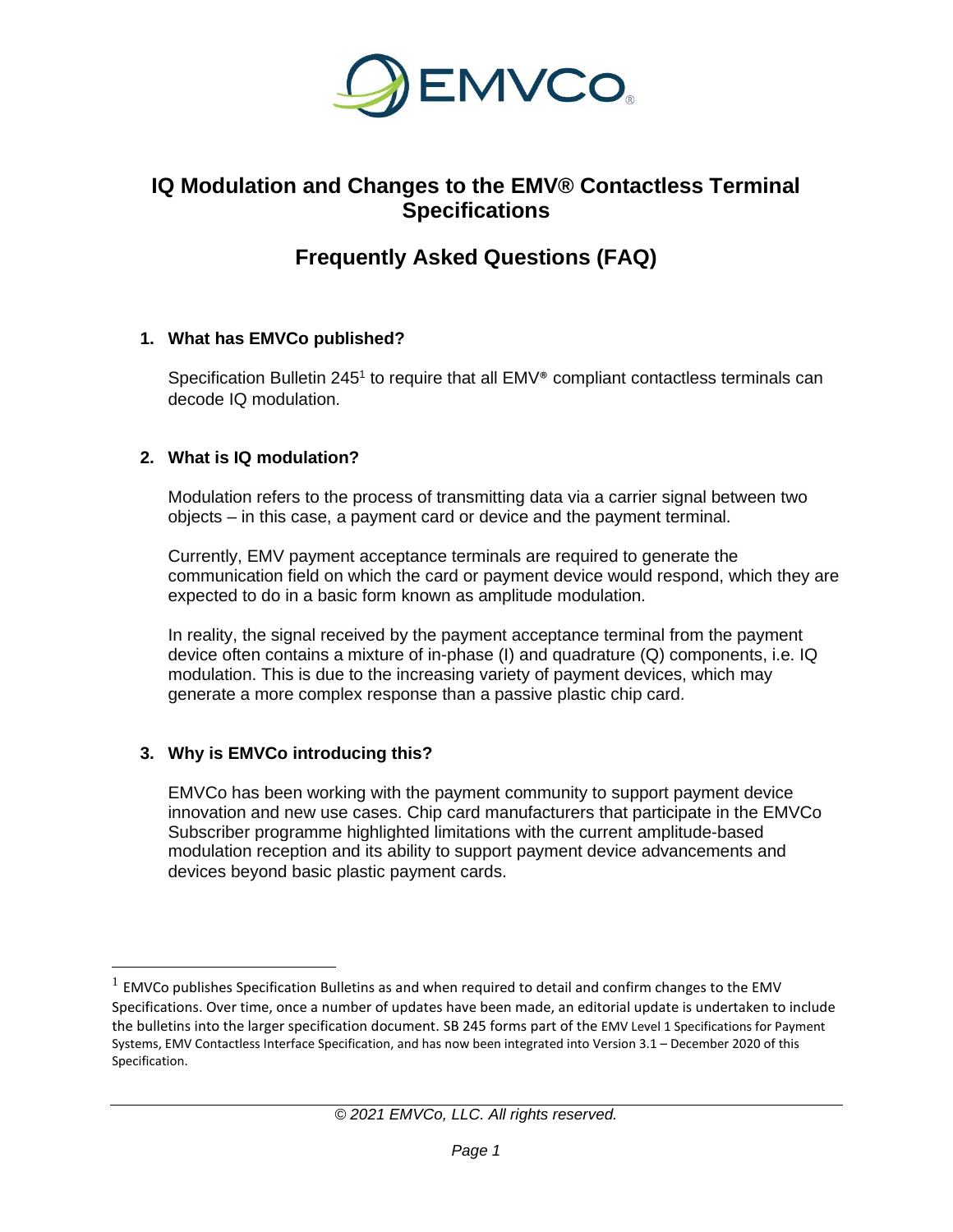

If data fails to be successfully communicated between the payment device and acceptance terminal, a transaction would not be authorised. This presents a potential interoperability issue.

There was also a request from public transport operators to better support turnstile throughput capabilities.

#### **4. What are the benefits for the wider payment community?**

IQ demodulation ensures long-term interoperability between the payment terminal and a range of payment devices.

Using this demodulation technique improves the communication between the payment device, such as card, watch, smartphone, and the payment terminal by:

- o Providing more reliable data transmission improving transaction speed.
- o Offering greater flexibility in where the card/device can be positioned to be read by the payment terminal.

Mass transit is one sector set to benefit from the changes with faster turnstile throughput due to improved transaction speeds, and more flexibility in where the payment card/device is positioned to authorise entry into the transport network.

#### **5. Who is impacted by this change?**

Payment acceptance terminal manufacturers need to ensure alignment to the new specification bulletin to achieve EMVCo terminal certification.

Payment card and device manufacturers are not directly impacted by this change. There is no change to the requirement that cards and devices shall communicate by generating amplitude modulation.

#### **6. How has the wider payment community been involved in this development?**

EMVCo has connected with the payment community in four key areas:

- 1. Ongoing extensive engagement with the **EMVCo Associates and Subscribers** community through Special Interest Meetings and technical sessions on the topic.
- 2. Input from **ICC device manufacturers**, and the **terminal vendors** to align capabilities.
- 3. **Test tool vendors** to ensure a smooth integration and an assurance of terminal performance when live.